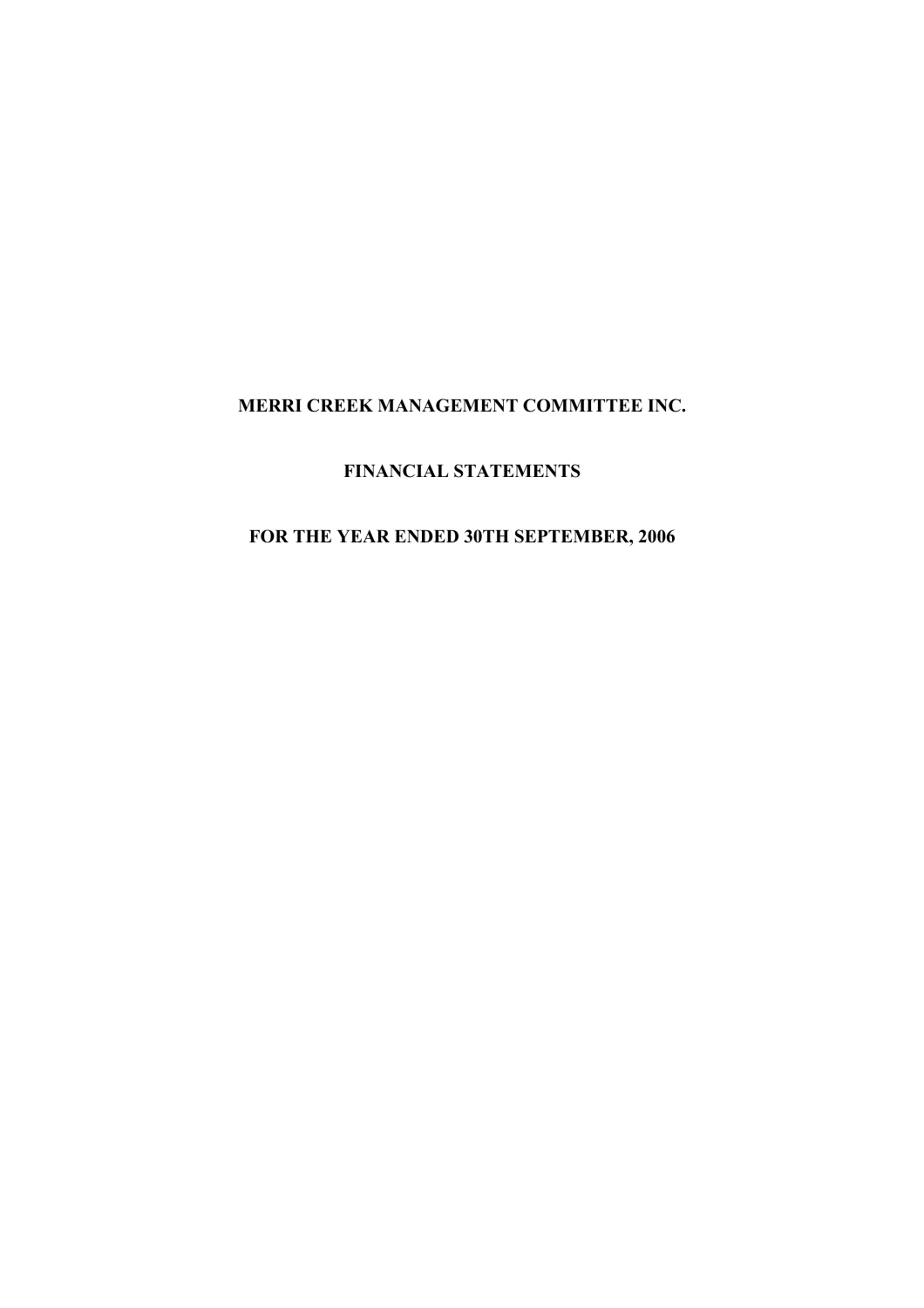# **INDEX TO FINANCIAL STATEMENTS**

## **FOR THE YEAR ENDED 30TH SEPTEMBER, 2006**

| 1. | Auditor's Report                  | Page $2 - 3$ |
|----|-----------------------------------|--------------|
| 2  | <b>Balance Sheet</b>              | Page 4       |
| 3. | Statement of Income & Expenditure | Page 5       |
| 4. | Notes to the Financial Statements | Page $6 - 9$ |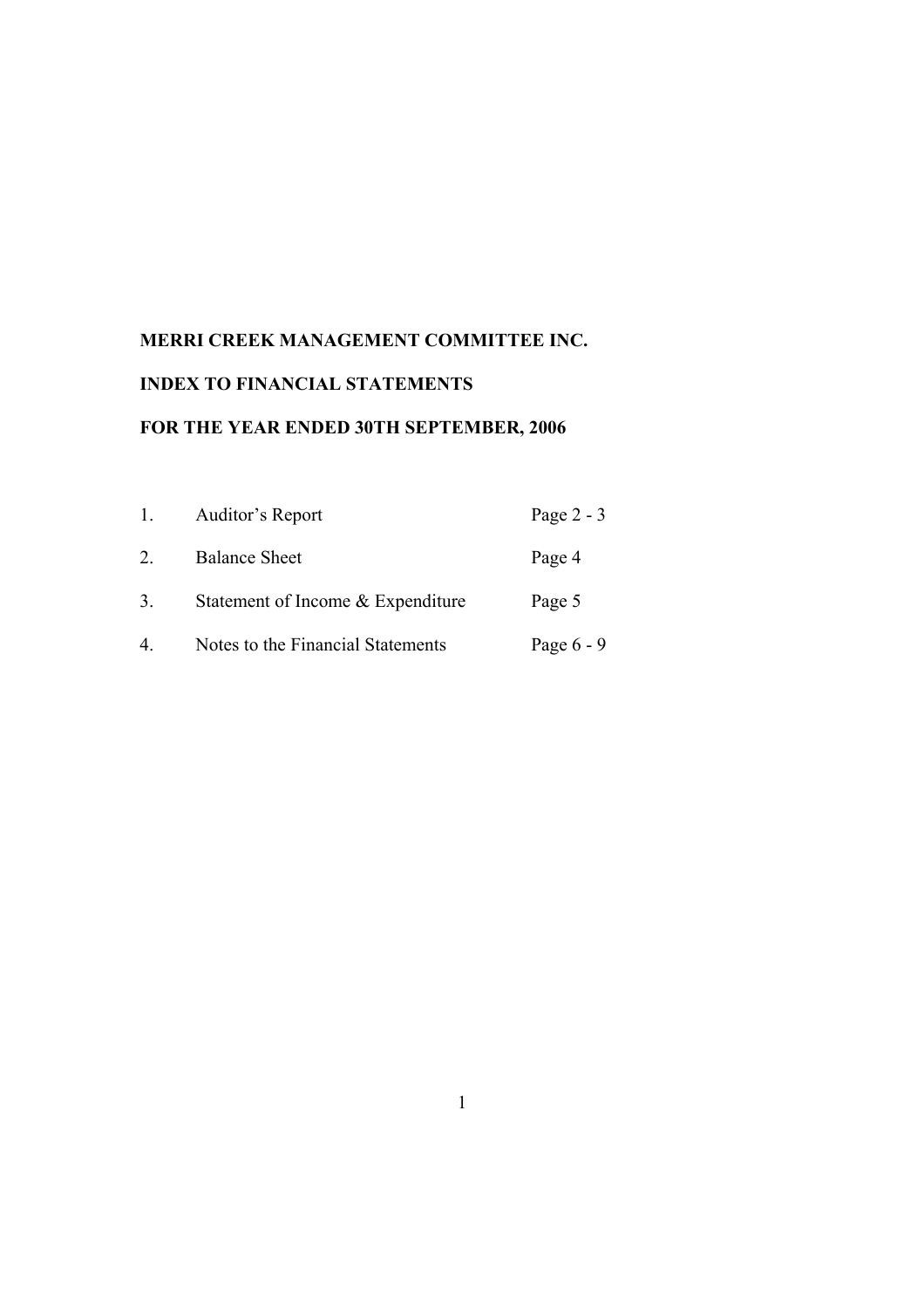#### **INDEPENDENT AUDITOR'S REPORT**

#### **TO THE MEMBERS OF**

#### **MERRI CREEK MANAGEMENT COMMITTEE INC.**

#### **FOR THE YEAR ENDED 30TH SEPTEMBER, 2006**

#### **SCOPE**

I have audited the attached special purpose financial report comprising the Balance Sheet as at 30th September, 2006 and the Income and Expenditure Statement and Notes to the Accounts for the year then ended. The entity's Committee of Management is responsible for the preparation and presentation of the financial report and the information contained therein, and have determined that the accounting policies used are consistent with the financial reporting requirements of the entity's constitution and are appropriate to meet the needs of the members. I have conducted an independent audit of the financial report in order to express an opinion to the members of the entity on its preparation and presentation.

No opinion is expressed as to whether the accounting policies used are appropriate to the needs of the members.

The financial report has been prepared for distribution to members for the purpose of fulfilling the Committee of Management's financial reporting responsibilities under the entity's constitution. I disclaim any assumption of responsibility for any reliance on this report or on the financial report to which it relates to any person other than the members, or for any purpose other than that for which it was prepared.

My audit has been conducted in accordance with Australian Auditing Standards. My procedures included examination, on a test basis, of evidence supporting the amounts and other disclosures in the financial report and the evaluation of significant accounting estimates. These procedures have been undertaken to form an opinion as to whether, in all material respects, the financial report is presented fairly in accordance with the accounting policies described in Note 1 to the financial statements. (These policies do not require the application of all Statements of Accounting Concepts and Accounting Standards.)

The audit opinion expressed in this report has been formed on the above basis.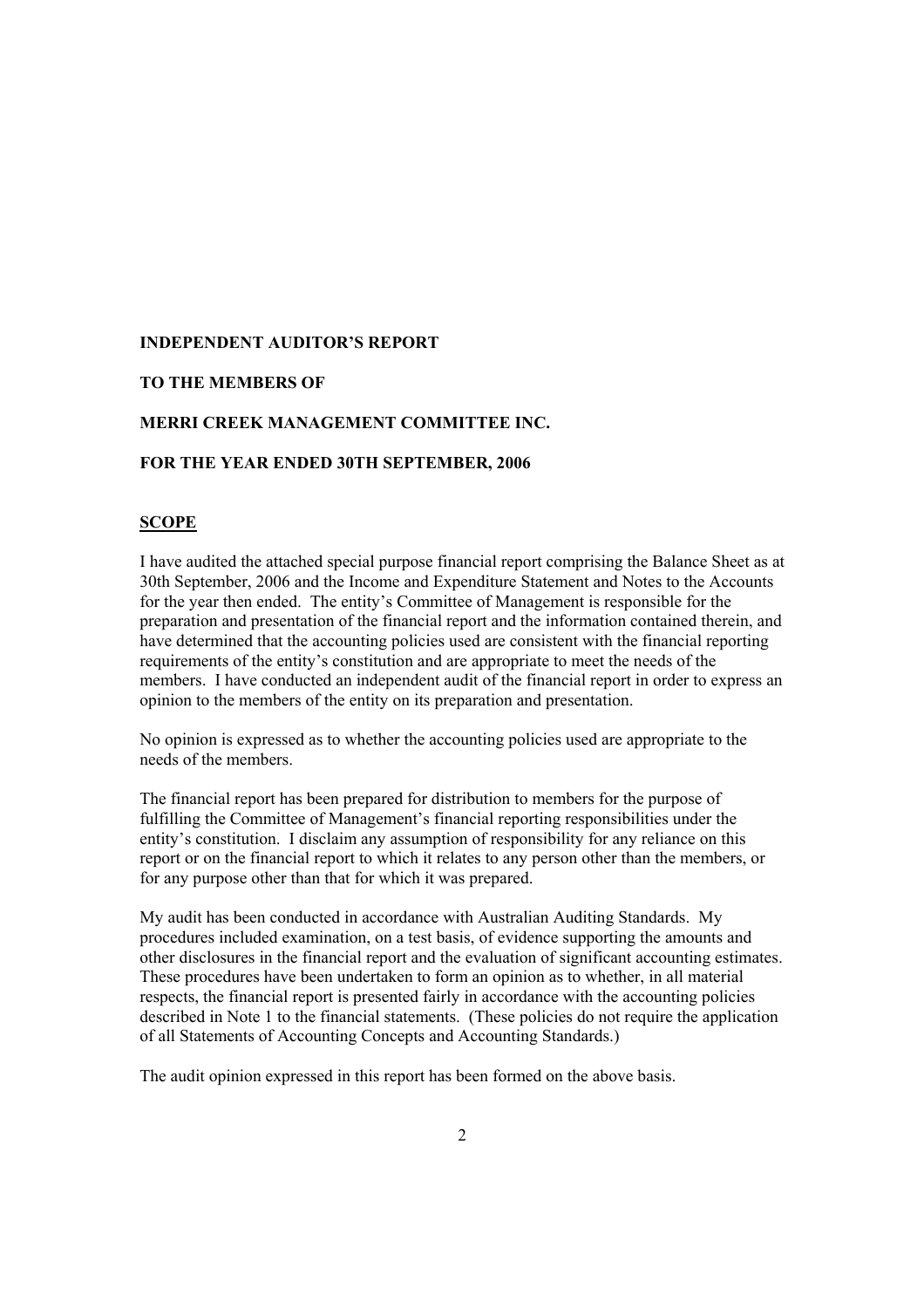#### **INDEPENDENT AUDITOR'S REPORT**

### **TO THE MEMBERS OF**

#### **MERRI CREEK MANAGEMENT COMMITTEE INC.**

**FOR THE YEAR ENDED 30TH SEPTEMBER, 2006 (cont'd)** 

### **QUALIFICATION**

Nil.

#### **AUDIT OPINION**

In my opinion, subject to the qualification noted above, the financial report presents fairly in accordance with the accounting policies described in Note 1 to the financial statements the results of the operations of MERRI CREEK MANAGEMENT COMMITTEE INC. for the year ended 30th September, 2006.

Dated at Lower Plenty: 17<sup>th</sup> November, 2006

**FRED GERARDSON Chartered Accountant Registered Company Auditor**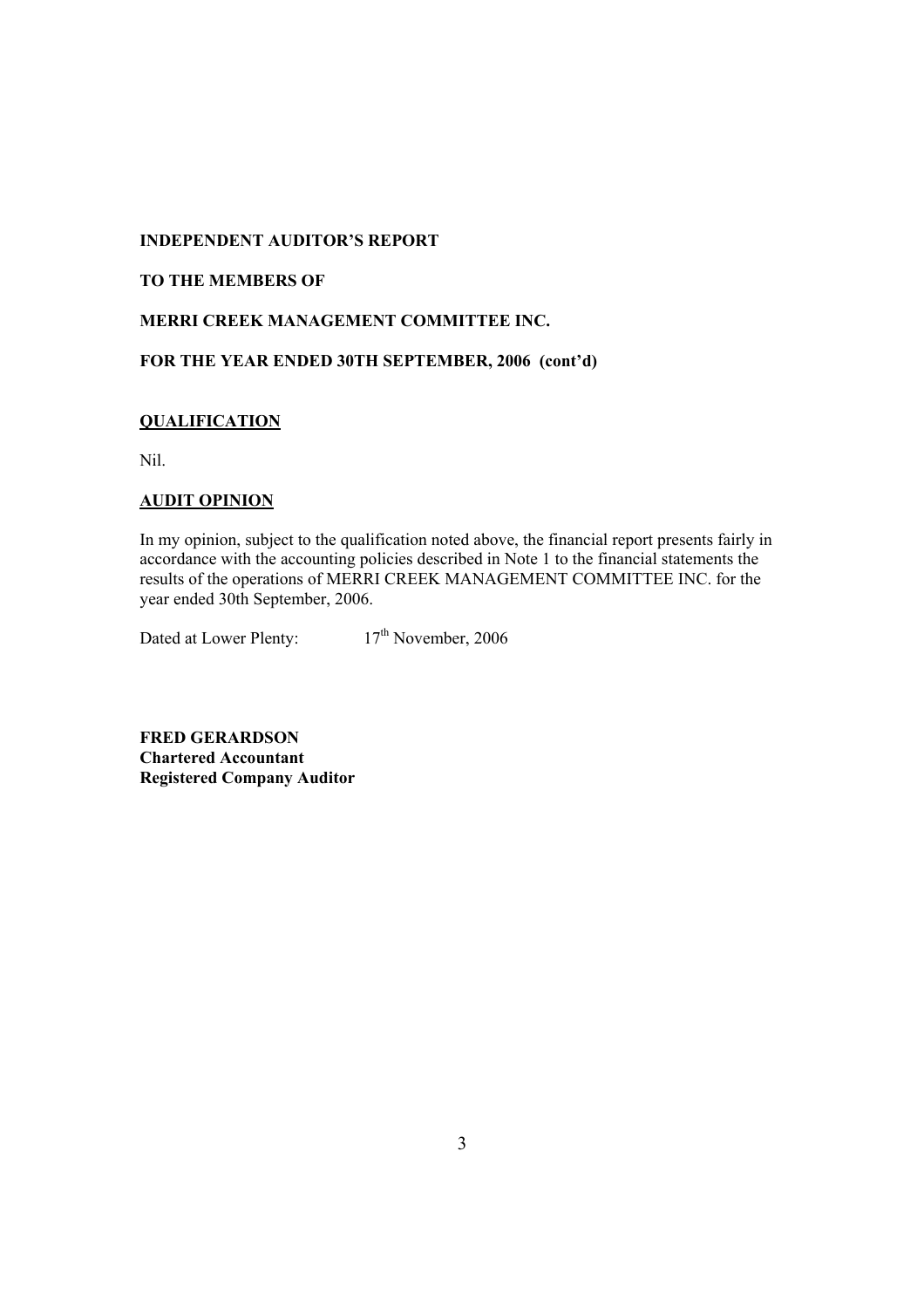#### **BALANCE SHEET**

#### **AS AT 30TH SEPTEMBER, 2006**

|                                         | <b>NOTE</b>    | 2006      | 2005      |
|-----------------------------------------|----------------|-----------|-----------|
| EQUITY:                                 |                |           |           |
| <b>Retained Funds - Start</b>           |                | 289,652   | 286,873   |
| Add Surplus / (Deficit)                 |                | 6,589     | 2,779     |
|                                         |                |           |           |
| <b>Retained Funds - End</b>             |                | \$296,241 | \$289,652 |
| Represented By:                         |                |           |           |
| <b>CURRENT ASSETS:</b>                  |                |           |           |
| Cash at Bank                            | $\overline{2}$ | 482,798   | 290,529   |
| Bonds                                   |                | 780       | 780       |
| <b>Sundry Debtors &amp; Prepayments</b> |                | 89,760    | 135,269   |
|                                         |                | 573,338   | 426,578   |
|                                         |                |           |           |
| <b>FIXED ASSETS:</b>                    | 1(b)           |           |           |
| Computer Equipment - @ Cost             |                | 12,978    | 12,978    |
| Less Prov'n for Depreciation            |                | (9,790)   | (7,665)   |
| Plant & Equipment - @ Cost              |                | 13,763    | 13,763    |
| Less Prov'n for Depreciation            |                | (13, 763) | (13, 763) |
| <b>Buildings</b>                        |                | 14,180    | 14,180    |
| Less Prov'n for Depreciation            |                | (14, 180) | (14, 180) |
| Vehicles - @ Cost                       |                | 178,324   | 178,324   |
| Less Prov'n for Depreciation            |                | (41, 489) | (26, 542) |
|                                         |                | 140,023   | 157,095   |
| Total Assets:                           |                | 713,361   | 583,673   |
| Less:                                   |                |           |           |
| <b>CURRENT LIABILITIES:</b>             |                |           |           |
| <b>Advanced Receipts</b>                |                | 268,059   | 142,927   |
| <b>Trade &amp; Sundry Creditors</b>     |                | 84,184    | 91,701    |
| Provisions for Leave                    | 1(c)           | 64,877    | 59,393    |
| <b>Total Liabilities:</b>               |                | 417,120   | 294,021   |
| <b>NET ASSETS:</b>                      |                | \$296,241 | \$289,652 |
|                                         |                |           |           |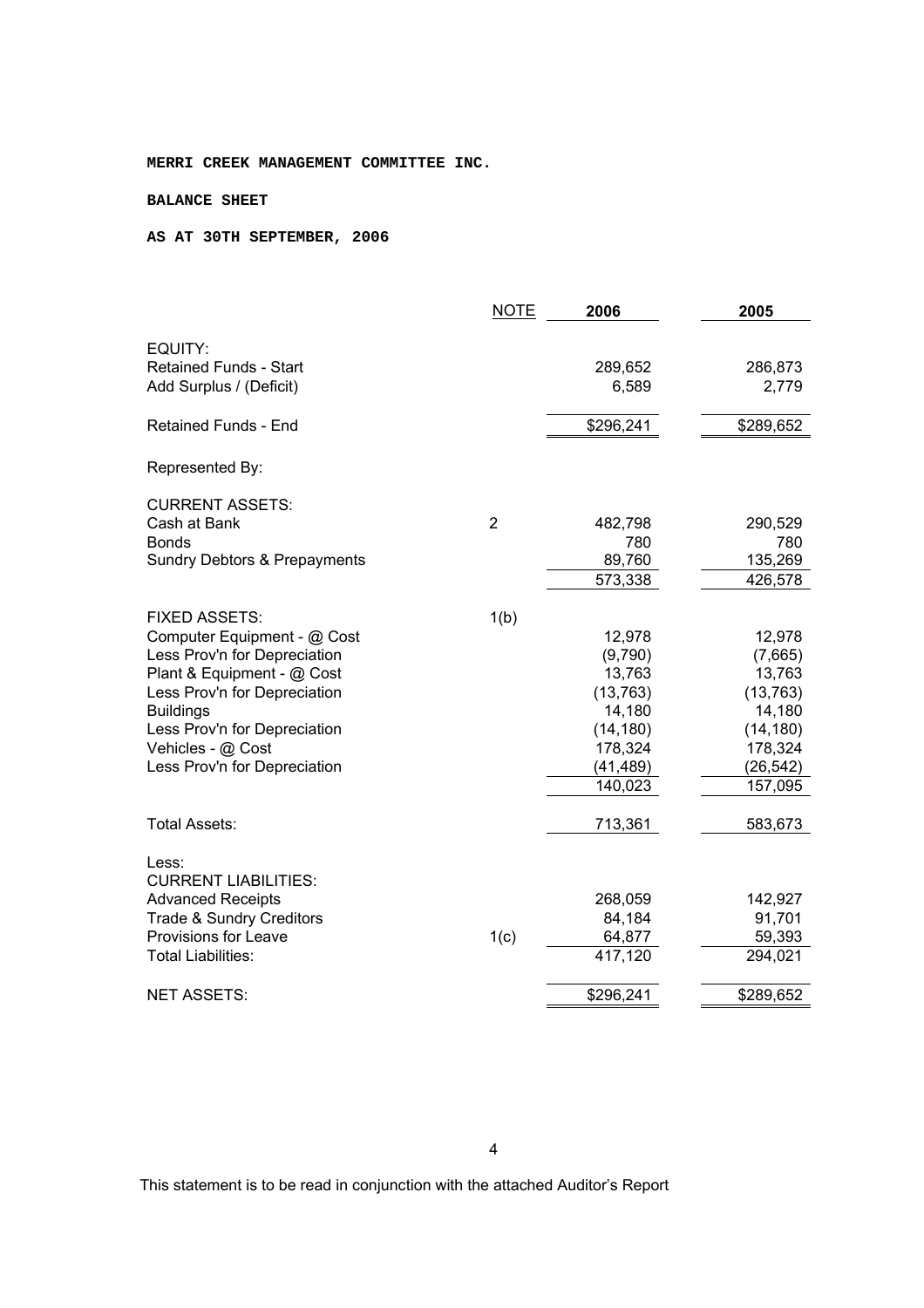#### **STATEMENT OF INCOME & EXPENDITURE**

#### **FOR THE TWELVE MONTHS ENDED 30TH SEPTEMBER, 2006**

|                                                     | <b>NOTE</b> | 2006    | 2005      |
|-----------------------------------------------------|-------------|---------|-----------|
| INCOME:                                             |             |         |           |
| Grants                                              | 1(e)        |         |           |
| <b>Municipalities</b>                               |             | 405,117 | 371,602   |
| <b>Other Government</b>                             |             | 64,791  | 26,000    |
| Non Government                                      | 4           | 44,669  | 162,391   |
| Contracts                                           |             | 425,719 | 394,414   |
| <b>Interest Received</b>                            |             | 18,704  | 19,734    |
| Profit on Sale of Fixed Assets                      |             |         | 9,472     |
| Sale of Publications                                |             | 811     | 1,429     |
| <b>Environment Fund Donations</b>                   |             | 1,560   | 200       |
| Sundry Income                                       |             | 1,421   | 1,450     |
| Total Income:                                       |             | 962,792 | 986,692   |
| <b>LESS EXPENDITURE:</b>                            |             |         |           |
| Wages & Salaries                                    |             | 679,915 | 678,543   |
| <b>Salaries Oncosts</b>                             | 1(c)        | 84,852  | 80,737    |
| <b>Materials &amp; Plant Hire</b>                   |             | 52,061  | 80,085    |
| <b>Vehicle Running</b>                              |             | 14,784  | 20,354    |
| Admin, Project & General                            |             | 102,036 | 116,773   |
| <b>Environment Fund Disbursements</b><br>Provisions |             |         |           |
| Depreciation                                        | 1(b)        | 17,072  | 17,840    |
| Annual & Long Service Leave                         | 1(c)        | 5,483   | (10, 419) |
| <b>Total Expenditure:</b>                           |             | 956,203 | 983,913   |
| NET SURPLUS / (DEFICIT):                            |             | \$6,589 | \$2,779   |
|                                                     |             |         |           |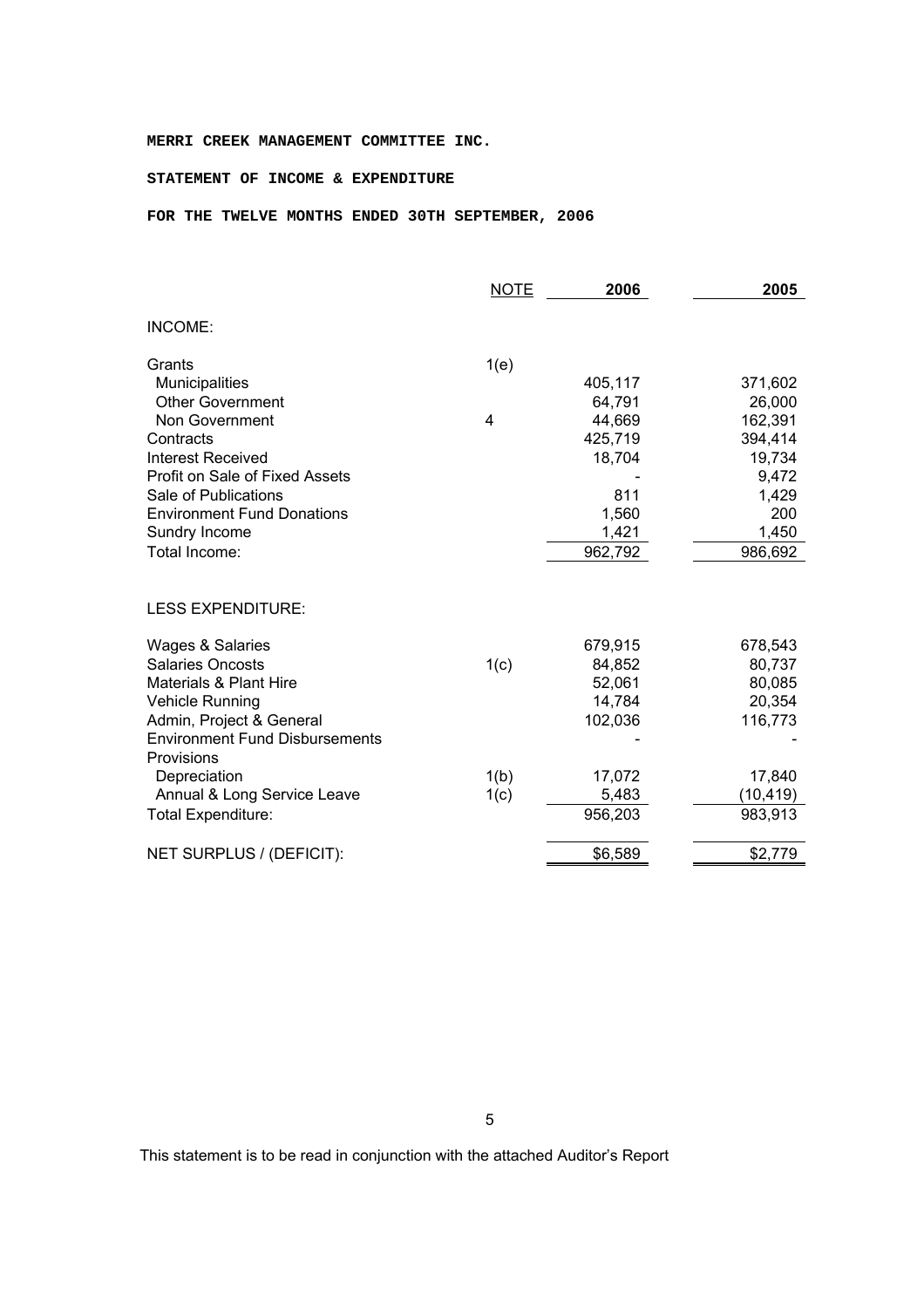## **NOTES TO THE FINANCIAL STATEMENTS**

## **FOR THE YEAR ENDED 30TH SEPTEMBER, 2006**

### NOTE 1 - SIGNIFICANT ACCOUNTING POLICIES

This special purpose financial report has been prepared for distribution to the members to fulfil the Committee of Management's financial reporting requirements under the entity's constitution. The accounting policies are consistent with those provided in previous years unless otherwise stated and are, in the opinion of the Committee of Management, appropriate to meet the needs of members.

(a) Basis of Accounting

The Balance Sheet and Income and Expenditure Statement have been prepared on an accruals basis under the convention of historical cost accounting.

(b) Depreciation of Non-Current Assets

All non-current assets having a limited useful life are systematically depreciated over their useful lives in a manner which reflects the consumption of the service potential embodied in those assets.

Minor Assets:

Assets with a purchase price under \$2,000 are expended in the year of purchase.

Computers:

Depreciated 40% of purchase price in first year followed by straight line to Nil over the next three years.

Motor Vehicles:

Depreciated straight line over their useful life to the entity (usually 5 years) after allowing for the estimated residual value at the end of that useful life.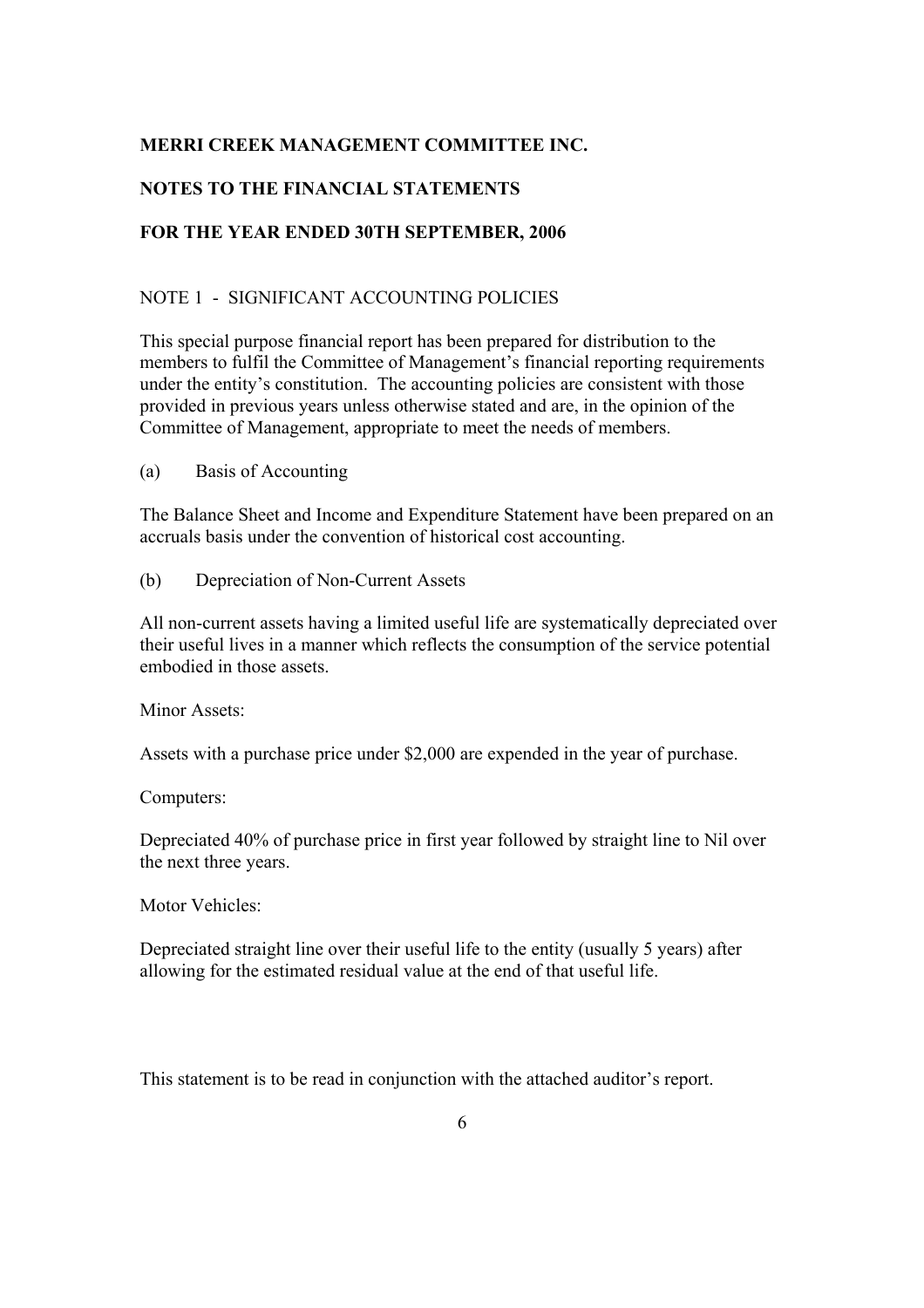## **NOTES TO THE FINANCIAL STATEMENTS**

## **FOR THE YEAR ENDED 30TH SEPTEMBER, 2006 (cont'd)**

NOTE 1 - Significant Accounting Policies (cont'd)

(c) Employee Entitlements

Employee entitlements are accrued on a pro rata basis for annual leave and long service leave in respect of services provided by employees up to the reporting date. Such accruals are assessed as at each reporting date, having regard to current awards, rates of pay and other factors including employee departures and their periods of service.

The superannuation for the reporting period is made up of the statutory contribution the Committee makes in accordance with local government regulations to the superannuation plan which provides benefits to its employees.

(d) Investments

Investments are valued at cost. Interest revenues are recognised as they accrue.

(e) Grants, donations and other contributions

Grants, donations and other contributions are recognised as cash in hand when the Committee obtains control over the assets comprising the contributions and as income in the period in which the related expenditure is to take place.

Control over granted receipts is normally obtained upon their receipt or upon notification that a grant has been secured.

Unrealised contributions over which the Committee has control are recognised as receivables.

Contributions received in advance and which are to be wholly or partly expended in the following period are accrued as advanced receipts.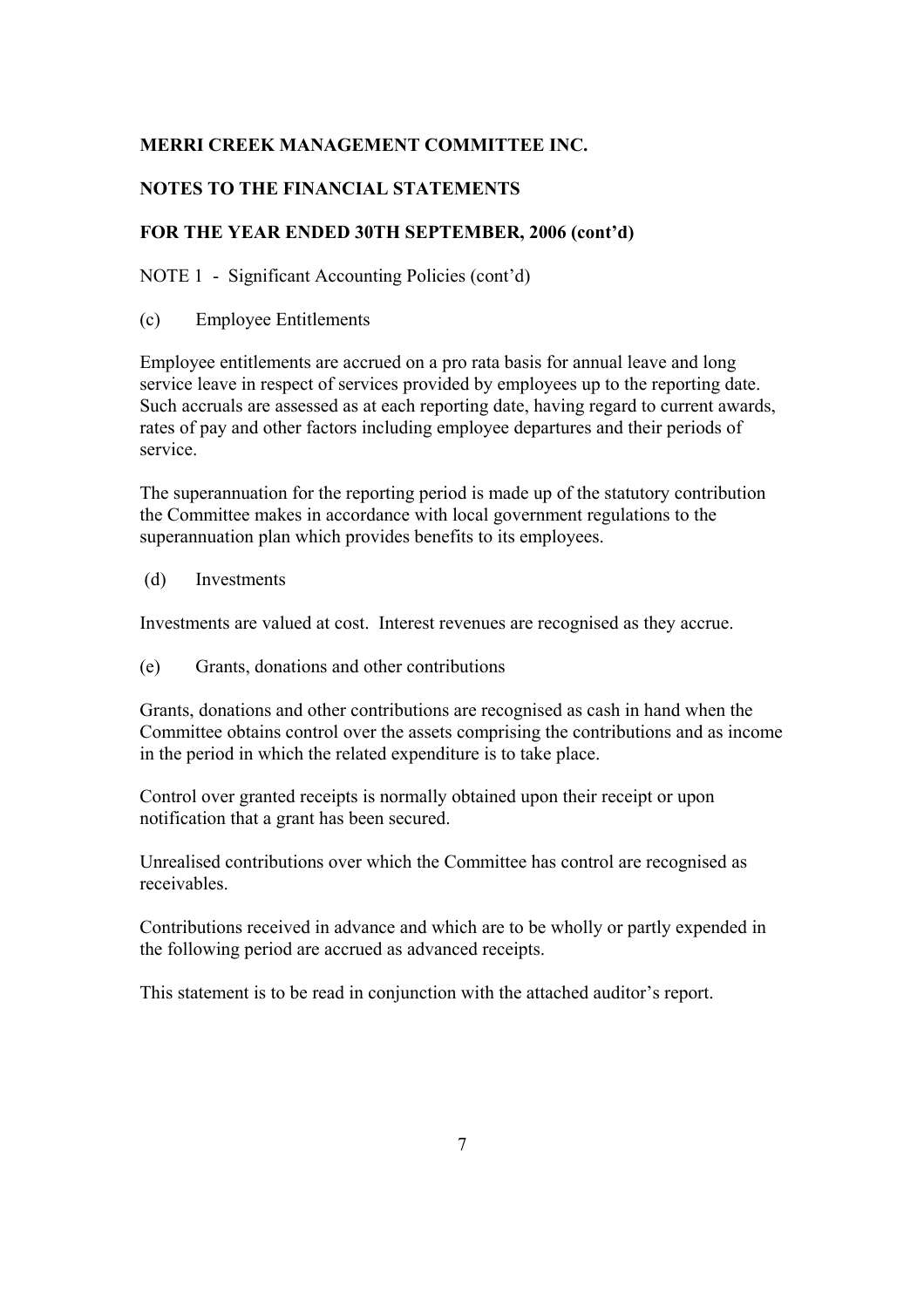#### **NOTES TO THE FINANCIAL STATEMENTS (cont'd)**

|                                                                                                                      | 2006                              | 2005                          |
|----------------------------------------------------------------------------------------------------------------------|-----------------------------------|-------------------------------|
| NOTE 2 - STATEMENT OF CASH FLOWS                                                                                     |                                   |                               |
| <b>Cash Flows from Operating Activities</b>                                                                          |                                   |                               |
| Receipts<br>Payments<br>Net cash from operating activities                                                           | 1,133,433<br>(941,164)<br>192,269 | 952,919<br>(951,287)<br>1,632 |
| <b>Cash Flows from Investing Activities</b>                                                                          |                                   |                               |
| Proceeds from sale of vehicles and eqpt<br>Payments for vehicles and equipment<br>Net cash from investing activities |                                   | 40,057<br>94,293<br>(54,236)  |
| Net Increase / (Decrease) in Cash Held<br>Cash at beginning of the financial year                                    | 192,269<br>290,529                | (52,604)<br>343,133           |
| Cash at the end of the financial year                                                                                | 482,798                           | 290,529                       |
|                                                                                                                      |                                   |                               |

#### **Reconciliation of Cash**

For the purposes of the Statement of Cash Flows, cash includes cash on hand, cash at banks and investments in money market institutions. Cash at the end of the financial year as shown in the Statement of Cash Flows is reconciled to the related items in the Balance Sheet as follows:

| <b>Operating Accounts</b>       | 416.954 | 234.119 |
|---------------------------------|---------|---------|
| <b>Environment Fund Account</b> | 5.703   | 3.942   |
| Term Deposit - Bendigo Bank     | 12.954  | 12,299  |
| Cheque Account - Bendigo Bank   | 1.709   | 4.250   |
| Long Service Leave Account      | 45.478  | 35,919  |
|                                 | 482,798 | 290,529 |